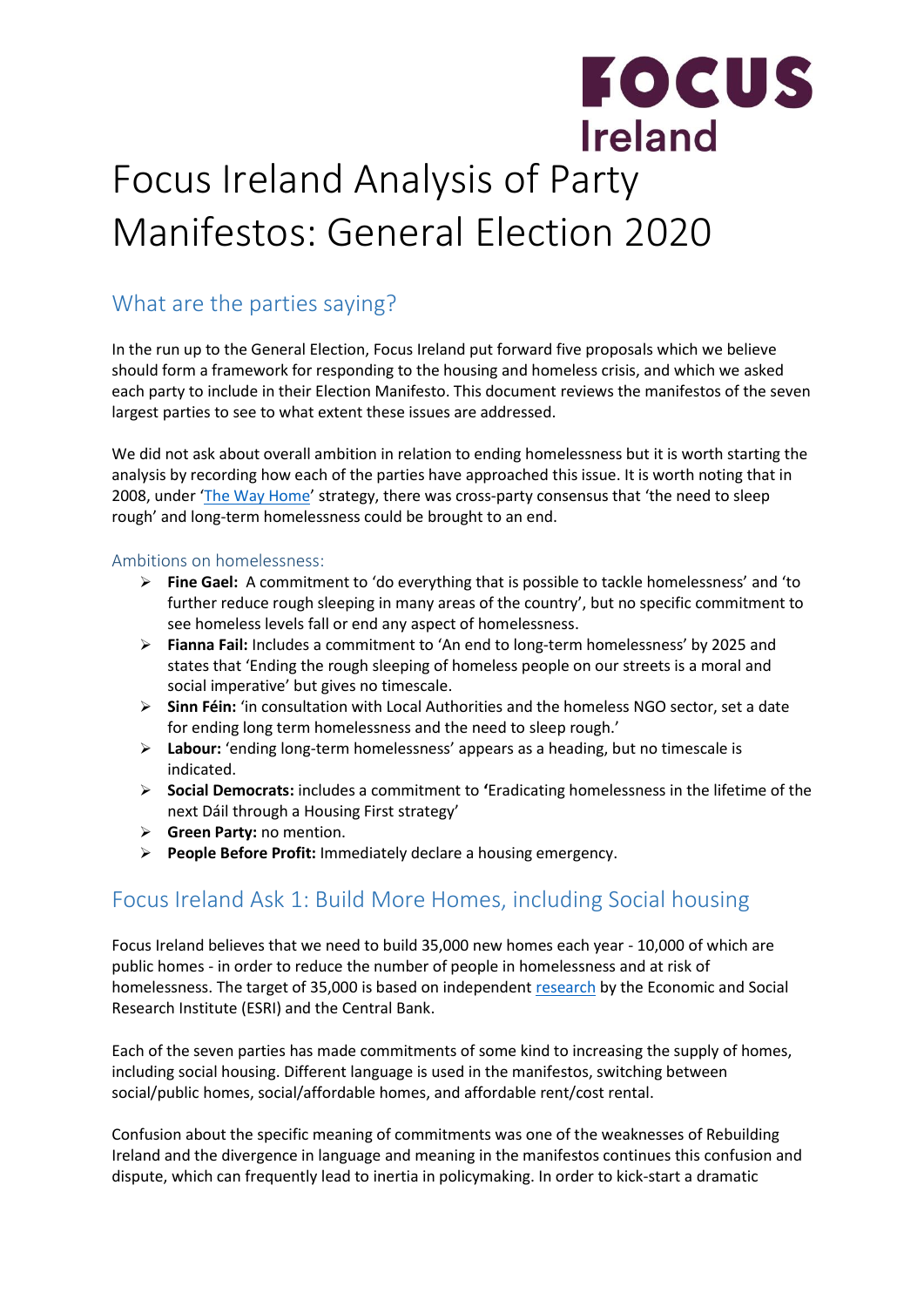# **FOCUS Ireland**

increase in the number of homes being built, we need to see consensus forming around what a programme of construction would actually look like. In the context of a coalition, this may well end in compromise but this deep into a housing crisis, compromise might be better than inertia. A National Housing Commission (see further below) may be one way to reach a transparent, national consensus which would address the long-term vision for our housing market.

#### Housing supply

- **Fine Gael:** is the only party which indicate the total housing need accepting that 35,000- 40,000 'new homes are needed' each year. They say they 'will work to achieve and maintain this level', which would give a five-year total of between 175,000 and 200,000. They commit to grow the 'social housing stock' by 60,000 (12,000 per year) but this may include existing private rented stock under HAP – they note that 75% of the increase in social housing stock in 2019 was 'newly built' - a term that includes not only units built by Local Authorities and AHBs but also acquisitions, leases and HAP arrangements on new dwellings.
- **Fianna Fail:** commit to building a total of 200,000 new homes over five years 50,000 each year of Government, half of these will be 'new private homes' while 25% will be 'affordable for sale' and 25% will be social housing.
- **Sinn Féin:** doesn't give any figure for the total number of homes that will be built overall but commit to 100,000 homes built on public land (an unspecified mix of social, affordable rental and affordable for sale)
- **Labour:** doesn't give any figure for the total number of homes that will be built overall but commit to 80,000 homes built on public land (an unspecified mix of social, affordable rental and affordable for sale)
- **Social Democrats:** doesn't give any figure for the total number of homes that will be built overall but commit to 100,000 homes built on public land (an equal mix of social, affordable rental and affordable for sale)
- **Green Party:** doesn't give any figure for the total number of homes or social housing that will be built overall, and commit to 'Urgently build public houses on public land to alleviate the housing crisis' without giving any specific figures.
- **People Before Profit:** 100,000 council houses over five years and create a national construction company

In addition, all parties include commitments to new, better financed or 'reinvigorated' approaches to bringing vacant homes and land back into use.

#### Part V

During the first decade of the century, Part V has been a key element of strategies to deliver social and affordable housing, and if private development accelerates to the levels required, Part V will reemerge as a key factor in the next few years. The parties take different approaches to this.

#### Position on Part V

- **Fine Gael:** will 'explore allowing local authorities to increase Part V provisions to 30% for social and affordable homes within new housing developments, depending on local need and social mix. This could include designating up to 20% as cost rental'.
- **Fianna Fail:** no mention
- **Sinn Féin:** increase Part V to 25% of private developments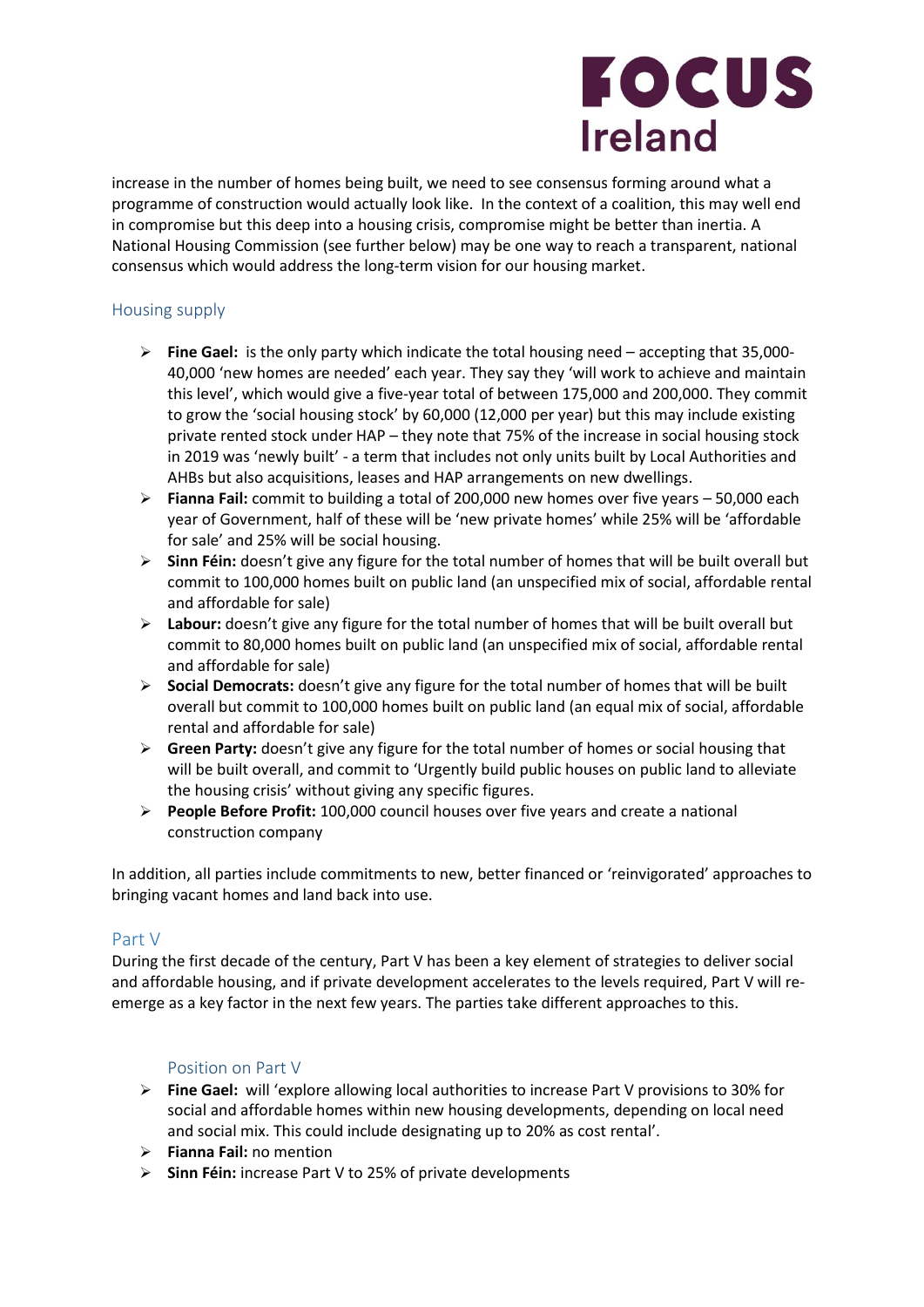

- **Labour:** no mention
- **Social Democrats:** would reform Part V to "reserve 20% of housing in private developments for affordable housing (in addition to the current 10% social housing).
- **Green Party:** no mention
- **People Before Profit:** no mention

#### The private rental sector

Focus Ireland [research](https://www.focusireland.ie/wp-content/uploads/2019/06/Long-et-al-2019-Insights-Vol-2-No-1-Family-Homelessness-in-Dublin-%E2%80%93-Full-Report.pdf) shows that almost 70% of families experiencing homelessness have come from the private rental sector. This means that the lack of affordable accommodation in the private rental sector is a major cause of families and children becoming homeless. The private rental sector – which is fuelling the family homelessness crisis – will not end it. HAP tenancies aren't permanent social homes. To end this crisis, we need to increase the number of public homes being built.

#### Position on HAP

One of the most significant, controversial and expensive measure in housing policy in recent years has been the Housing Assistance Payment (HAP) scheme, which provides rent subsidies in the private rental sector for tenants eligible for social housing.

- **Fine Gael:** No mention
- **Fianna Fail:** Increase Rent supplement levels by 10% nationally. "Rent and Housing Assistance Payments must be regularly reviewed to ensure they reflect the rental market reality."
- **Sinn Féin:** Rent subsidy payment designated as short-term, allowing recipients to remain on the social housing waiting list. "A year on year reduction in the number of private rental tenancies used for social housing tenants via HAS, RAS and HAP"
- **Labour:** No mention
- **Social Democrats:** HAP to be speeded up, but seen as 'as short-term measure'...'to be phased out by an ambitious home building programme'
- **Green Party:** No mention
- **People Before Profit:** No mention

### Focus Ireland Ask 2: Referendum on the Right to Housing

Focus Ireland believes that a rebalancing of the Constitution to better reflect the right to housing would be an important element in solving the housing and homeless crisis. This would require a referendum on the right to housing to be held and we are working with [Home for Good](http://www.homeforgood.ie/) to see that the next Government puts this important question to the people of Ireland.

#### Which parties support a right to housing in their manifesto?

The Green Party, Labour, People Before Profit, Sinn Féin, and the Social Democrats have all pledged support for a right to housing. Neither Fine Gael nor Fianna Fáil have mentioned the right to housing in their manifestos, but depending on how important this issue is for their potential coalition parties, they may be led in this direction in the event of a coalition and a commitment to a right to housing could feature in a future Programme for Government.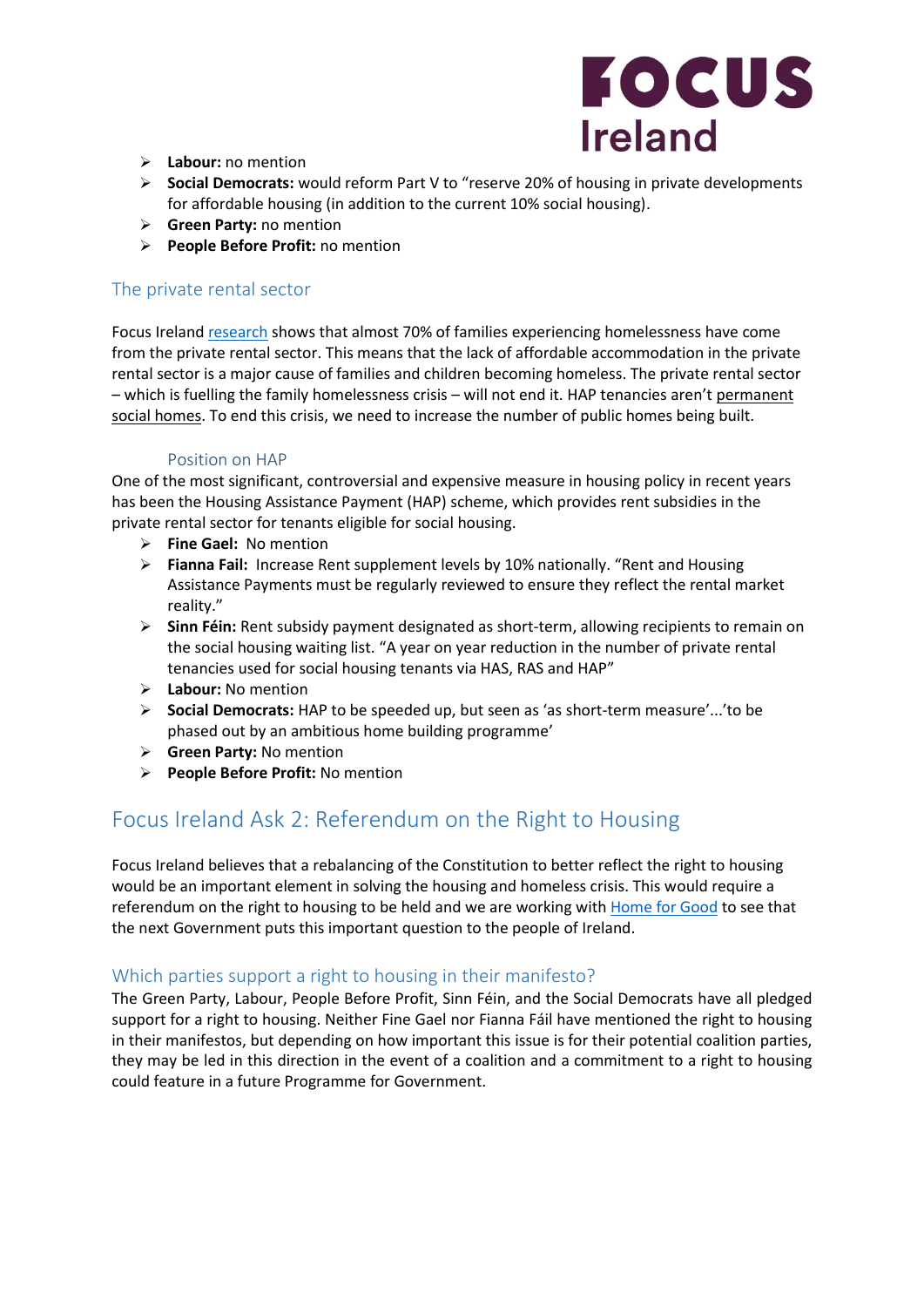

There are small differences between the parties on how they have worded their commitments on the right to housing.

- **Fine Gael:** No mention.
- **Fianna Fail:** No mention.
- **Sinn Féin:** Commitment to a referendum on the right to a home within one year of going into Government.
- **Labour:** Constitutional convention to look at recognition of the right to housing in the context of a fully revised Constitution which will be put to the people in an omnibus referendum.
- **Social Democrats:** Commitment to a right to housing which "should be enshrined in the Constitution in a way that would place a significant responsibility on the Government to vindicate this right through its actions – laws, policy and services"
- **Green Party:** Calling for a referendum on the right to housing.
- **People Before Profit:** hold a referendum to enshrine a right to housing in the constitution.

## Focus Ireland Ask 3: Dedicated Youth Homelessness Strategy

The number of young adults (18-24) becoming homeless in Ireland has more than doubled in the last four years. [According to the OECD,](http://bit.ly/2uZHOzT) homelessness has increased by 82% for those aged between 15- 29 (page 6). The experience of homelessness is having an enormous impact on young people in Ireland and, to date, there is no policy response which looks specifically at this grouping. Focus Ireland's work on Housing First for Youth shows the enormous potential of programmes designed to provide young people with homes and the supports they need to give them every chance of success in life. Based on our experience working with young people, we know that a dedicated youth homelessness strategy is urgently needed to properly address the specific needs of young adults aged 18-24.

#### What do the parties say in their manifesto about youth homelessness?

A number of the parties have made a commitment to a national Youth Homelessness Strategy including, Fianna Fail, Labour and the Social Democrats. While this is very welcome, it is disappointing that the urgent need to recognise and respond to youth homelessness did not feature in other parties' manifestos. While the youth vote is often overlooked by traditional politics and youth-focused policies often treated as less important, the housing and homelessness crisis may yet change the usual voting dynamics.

- **Fine Gael:** No mention
- **Fianna Fail:** Commitment to dedicated youth strategy
- **Sinn Féin:** No mention
- **Labour:** Launching a homeless youth strategy within 100 days of coming into office
- **Social Democrats:** Commitment to a dedicated youth strategy
- **Green Party:** No mention
- **People Before Profit:** No mention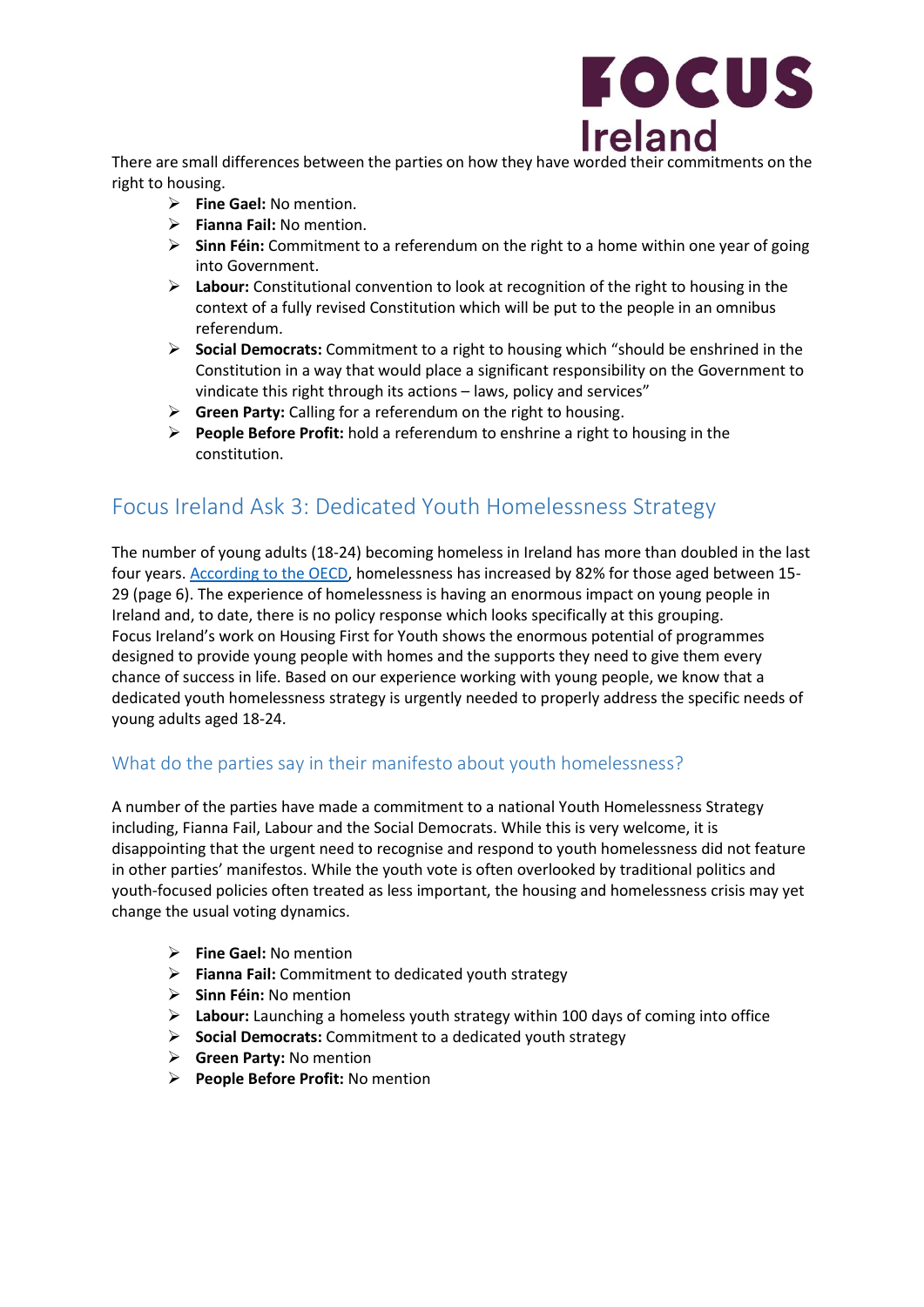## **FOCUS Ireland** Focus Ireland Ask 4: Dedicated Family Homelessness Strategy

The scale of family homelessness we face now is unprecedented. With almost 4,000 children now homeless and many more at risk, the effects of this homelessness crisis will be felt long into the future. Homelessness is an adverse childhood experience which contributes to serious problems with physical and mental health, as well as a child's social and emotional development. It makes it more difficult for children to participate at school, to develop friendships, and to fully and meaningfully develop as young people.

Every family has their own specific needs and their own story, but they are all united by the enormous challenge of experiencing homelessness with their children.

The very particular experience of family homelessness is not adequately acknowledged in our policies. The lack of leadership at a high-level means that schools are struggling to cope with a new experience of young children arriving to class tired after long commutes, hungry, without clean clothing, and suffering the stigma of living in a hotel. Our hospitals have identified many of the adverse physical and mental health experiences suffered by children, but there has been no specific policy response to ensure that the urgent needs of these children are addressed. The shortcomings for families have been detailed in reports from the Children's Ombudsman, the Joint Oireachtas Committee on Housing, Planning and Local Government, and the Joint Oireachtas Committee on Children and Youth Affairs, among others. Yet there has been no coherent, cohesive policy response to allow us to implement changes which will limit the damage being done to families and children. A family homelessness strategy would require coordination, input, and implementation across departments and agencies and would better encompass the varied needs of homeless families.

#### What do the parties say in their manifesto about families experiencing homelessness?

None of the parties have specifically committed to a family homelessness strategy, although some have identified families as a category within the homeless population and made specific pledges to address specific needs. If implemented, these measures would be very welcome, but they remain only part of a broader, urgent response needed to ensure that the experiences of families and children do not trap them into homelessness long-term.

While there is broad recognition of the almost 4,000 children experiencing homelessness now, even if the crisis ended tomorrow, the scars of a childhood experience of homelessness will be carried into later life. We need to ensure that the State is prepared to meet this challenge and prevent cycles of homelessness from occurring by designing and implementing a strategy to tackle the consequences of family homelessness.

- **Fine Gael:** National Quality Standards for Family Hubs by July 2020, more Family Hubs and shorter stays (unspecified) in emergency accommodation.
- **Fianna Fail:** Launch a Housing First for Families pilot project within Homeless funding
- **Sinn Féin:** implement the recommendations of the [report](https://data.oireachtas.ie/ie/oireachtas/committee/dail/32/joint_committee_on_housing_planning_and_local_government/reports/2019/2019-11-14_report-on-family-and-child-homelessness_en.pdf) on Child and Family Homelessness published by the Joint Oireachtas Committee on Housing, Planning and Local Government.
- **Labour:** require local authorities to have regard to the needs of children and families who are homeless, by enacting Labour's Housing (Homeless Families) Bill